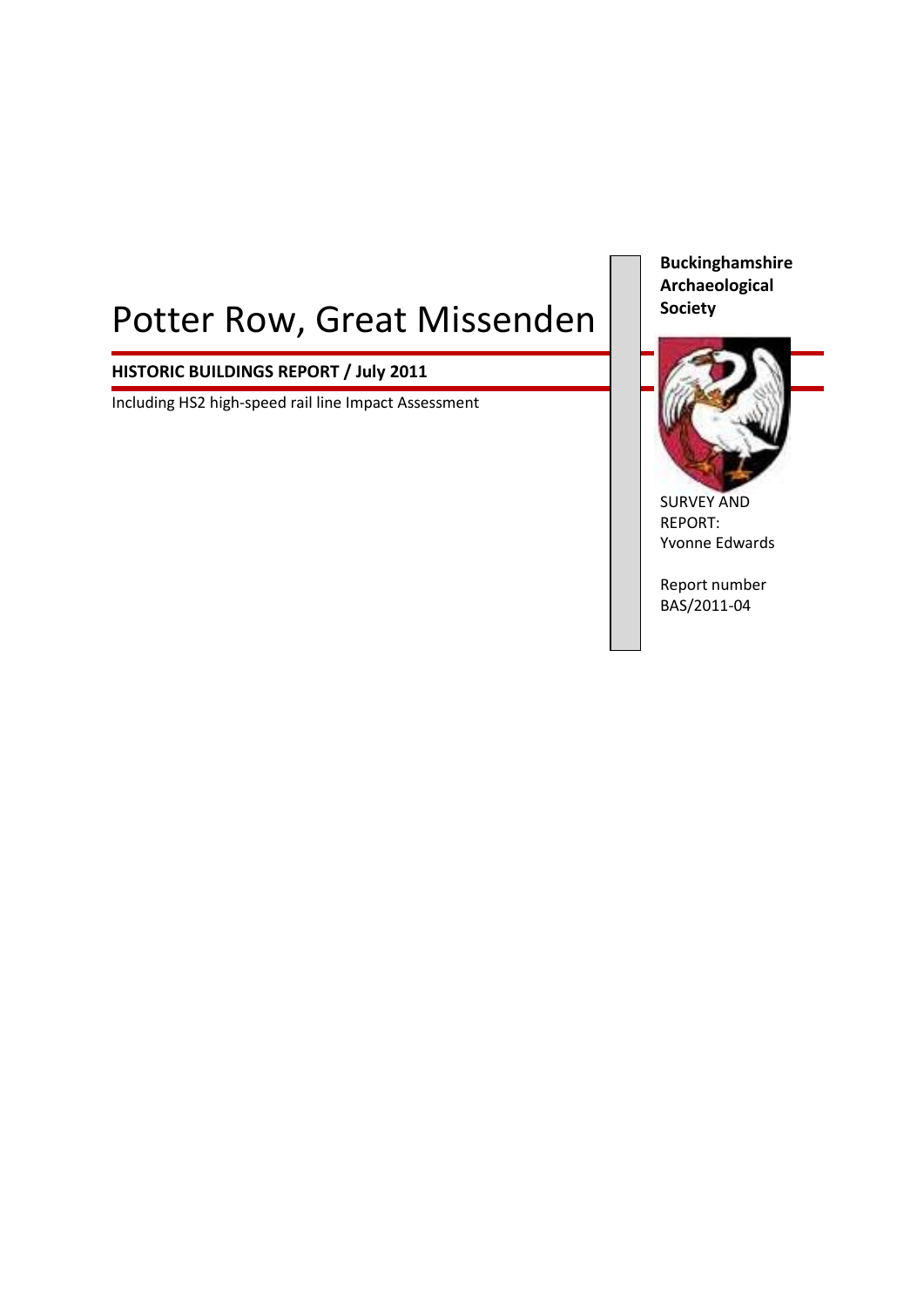# Potter Row, Great Missenden



Buckinghamshire Archaeological Society

# **HISTORIC BUILDINGS REPORT / July 2011**

Compiled by Yvonne Edwards from her own field survey in July 2011 with residents of Potter Row. This is report number BAS/ 2011-04.

# **1 THE SITE**

Potter Row is a lane running through the fields and woodland of a Chiltern plateau. The age of the buildings, the field patterns and archaeological finds indicate that people have been living here at least since the 1600s and probably earlier. The landscape includes ancient farms, a medieval manor and early pottery kilns.

Potter Row is connected to the Misbourne Valley by an ancient trackway, Leather Lane, and three designated footpaths, and by road to Great Missenden via South Heath. The National Grid Reference for Bury Farm, at the southern end of the Row, is SP 907021; that for Hammond's Hall Farm at the northern end is SP 898032. The entire length of Potter Row lies within an Archaeological Notification Area.

# **2 THE SURVEY**

The survey was carried out in July 2011 by Yvonne Edwards, with help from residents of Potter Row, to gather information about the farmhouses, cottages, associated buildings and surrounding landscape.

This survey and report is one of a series carried out by members of the Buckinghamshire Archaeological Society's Historic Buildings Group in advance of a proposal to construct a high-speed railway (HS2) which would cross the hillside of the Misbourne Valley on a line parallel to Potter Row and at a distance of between 200 and 250 metres from the lane – but closer to its historic buildings and earthworks.



**The 1898 OS map showing Potter Row, superimposed with the planned HS2 rail line. A is Bury Farm, B Jenkins Wood earthworks, C Park Farm, D The Firs..**

# **3 SUMMARY**

Potter Row is a settlement dating back to the Bronze Age which today includes 16th and 17th-century farmhouses and former labourers cottages of significant historic interest, relating to both agriculture and medieval pottery industry. Most recent houses of architectural importance link Potter Row to the Victorian watercolour artist William Callow and the founder of the Liberty design store.

Taken together, these are the essential elements of the Chilterns Area of Outstanding Beauty, a heritage asset of nationally recognised environmental and historic value - which Potter Row therefore represents. The Impact Assessment concludes that the historic landscape of Potter Row will be inevitably and irrevocably damaged, and its long-term heritage value lost, if the HS2 high-speed rail line proposals go ahead in their present form.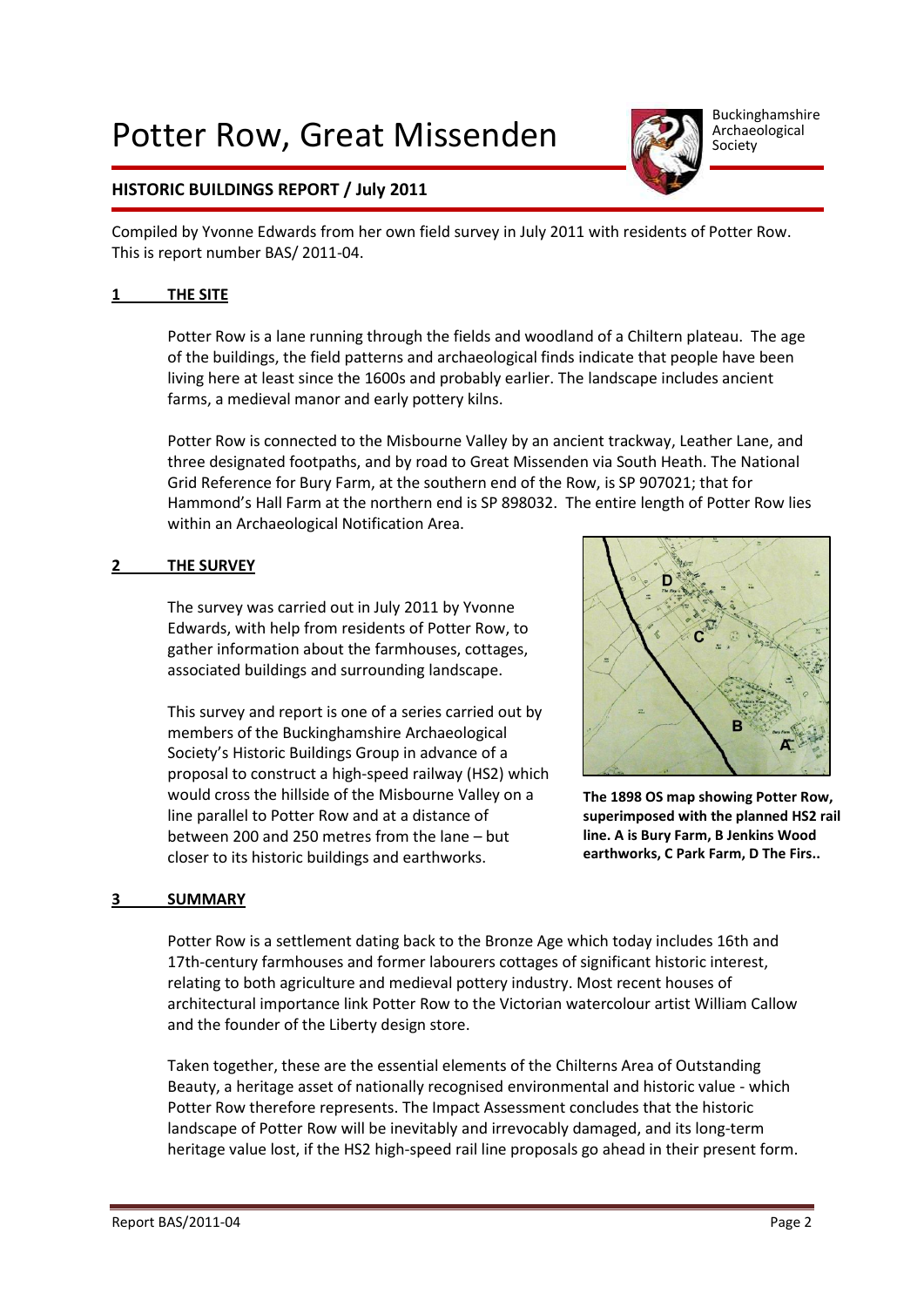

**Two houses on the north side of Potter Row. That on the right is Lamb House, formerly The Lamb public house - and popularly known as 'The Bleeding Lamb'.**

#### **4 THE BUILDINGS AND THEIR ENVIRONMENT**

There are 39 houses on Potter Row, including farmhouses and cottages associated with agriculture and the earlier pottery industry. One used to be the local pub. There are a few larger and architecturally important houses.

#### **4.1 Bury Farm and earthworks**

#### **4.1.1 Bury Farmhouse**

The Bury Farmhouse is a former 17th-century manor house. An earlier field survey identified a medieval moat and fishpond . Two 18th-century timber-framed barns and an 18th-century timber-framed granary are of both historic and architectural merit. An archaeological investigation discovered a post-hole containing pottery that dated from between the late Bronze Age and early Iron Age, indicating early human occupation of the site.<sup>1</sup>

#### HS2 IMPACT ASSESSMENT

*The Bury has stood on this site for 400 years or more in a peaceful rural setting. The planned route for HS2 passes within 125-150 metres, cutting through farmland and will change this environment irreversibly.*

# **4.1.2 Jenkins Wood earthworks**

Immediately to the north of Bury Farm is the adjacent woodland of Jenkins Wood. Here an earthwork enclosure, measuring 150 x 50 metres, is defined by a bank and external ditch, with the remains of a smaller 80 x 50-metre enclosure lying to the south.<sup>2</sup> Identified as a medieval moat and bailey, these earthworks are likely to have been associated with the early manorial settlement that preceded the buildings at Bury Farm.<sup>3</sup>

#### HS2 IMPACT ASSESSMENT

*The planned route for HS2 passes within 70 metres of these earthworks, cutting through footpaths which provide access. Activities associated with HS2 construction will certainly endanger the preservation of this historic monument.*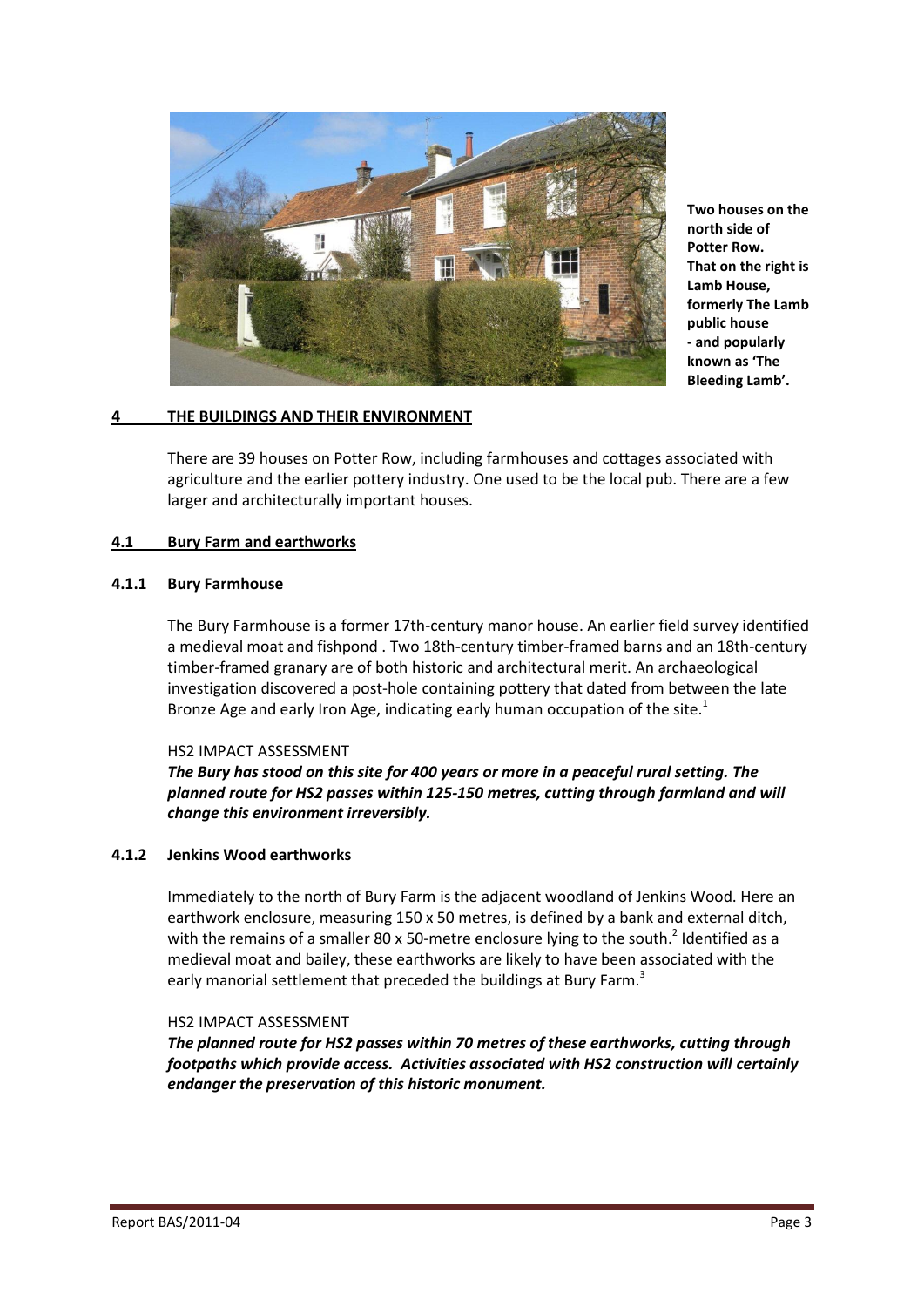# **4.2 Cottages linked to agriculture and the pottery industry**

# **4.2.1 Warren Cottage**

The drift deposits on this Chiltern plateau include large amounts of clay, so it is not surprising that Potter Row gained its name from the pottery industry established here in the 13th century. In AD 1311 it was known as *Le Pottererewe. 4*

The broken sherds of jugs, cooking pots, jars and bowls dating from between the 13th and 15th centuries have been found scattered across several of the Potter Row gardens, along with medieval pottery kiln 'wasters'.<sup>5</sup>

Warren Cottage is particularly notable because a quantity of 17th-century pottery, including distinctive stamped ware and kiln wasters, was found in the garden along with fragments of 17th-century kiln furniture originating from the kiln structures themselves. The absence of pottery at the Warren from before the 17th century suggests that the Potter Row industry was of two phases, medieval and 17th-century.<sup>6</sup>

# **4.2.2 Beeway cottage**

Beeway is a typical example of a fairly basic farm labourer's cottage, with low ceilings and smallish rooms. It would have been built by unskilled workmen, using brick and flint from the fields to produce solid walls but no foundations. It was built with a lean-to coal shed and outdoor privies.

The present owners have carried out improvements and cared for its structure so that the original front doors still open out on to Potter Row. As with many cottages in this area, the cottage was acquired in 1913 by the Liberty family to house tenants working on their estate and was split into two separate dwellings known as 1 and 2 Liberty Cottages.

Part of the garden between Beeway and the adjacent Hedgesparrow Cottage is still designated as allotment, having originally been manorial waste, from which it was converted under the Allotment Act in the 1930s.

A former resident, a farmworker long-retired, related to the current resident how they worked on the fields dawnto dusk and seven days a week with only a barrel of beer and a cheese sandwich. His mother had been involved in the local hat trade using straw platt – and another Potter Row resident, at Hill View, confirmed that straw braiders worked along the lane and that finished hats were sent to Luton. The workers took pleasure on special occasions in retiring to the Bleeding Lamb pub – another of the cottages still standing in Potter Row.

# HS2 IMPACT ASSESSMENT

*These examples are included to emphasise the diverse range of buildings that make up Potter row, their role in the history and structuring of the landscape and the present existence of a local community with an interest and pride in their historic environment. This community is certain to be disrupted and dispersed if the current plan for HS2 is implemented.*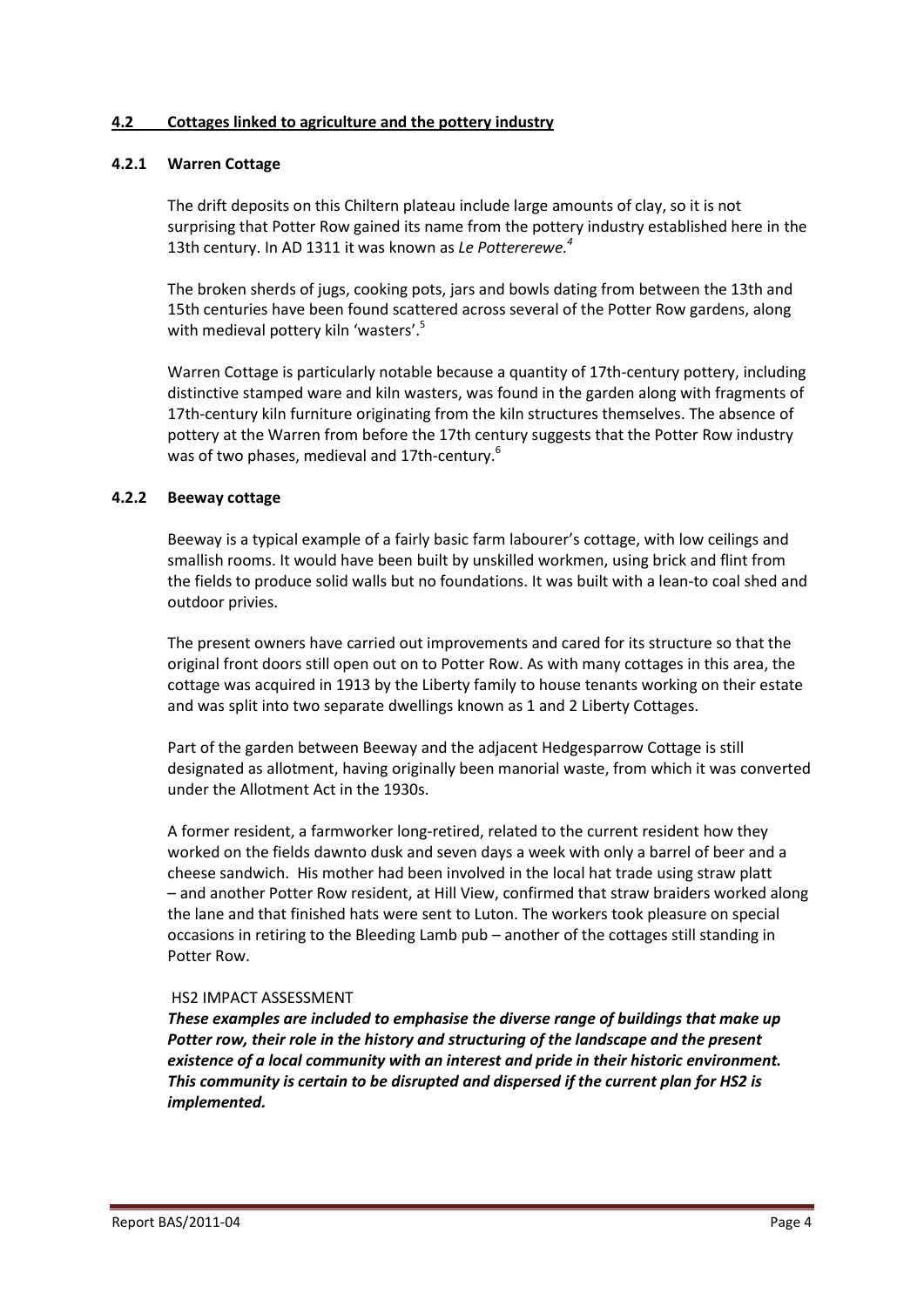# **4.3 Ancient Farmhouses**

#### 4.3.1 **Hammonds Hall Farmhouse**

This timber-framed farmhouse, which lies at the north-west end of Potter Row, was probably built in the early 17th century, being later cased in brick and some flint.

The main building is two storeys with an old tile roof, half-hipped at the south end and with a large central brick chimney stack. Its age can be confirmed by the position of the door opposite the stack. The building also has a small rear wing of an early date.

The interior is remarkable with the original timbers exposed and a large inglenook exposed in south room. Curved windbraces can be seen in the roof.

# **4.3.2 Park Farm**

A small brick-and-flint two-bedroom dwelling was first constructed on this site around 1600, with a further extension in 1690 which had inner walls of wattle and daub. The roof originally had dormer windows to provide accommodation for workers on the third floor of the house.

On the third floor there is also an enclosed space, perhaps a priest hole, which can only be accessed via the roof space of the 1600 building. This is of interest since after the dissolution of the monasteries this area was a strong supporter of the Catholic faith.

The current family have owned this house since 1949. They have restored the fireplaces to their original construction and note that beams for smoking meat can be seen in the lower chimney stack.

This farmhouse has a system of underground water collection tanks as piped water was not provided to Potter Row until 1933. There is a dew pond in the back field surrounded by oak trees.

The imprint of the main farm buildings adjoining the house appears on a map prior to the Enclosure Act.<sup>7</sup> The farm field adjacent to Potter Row lane contains the ditch which marked the boundary of common land before the Enclosure Act.



**Bury Farm – the high-speed line would pass about 50 metres to the left of this picture.**



**Park Farm – the original building dates from around 1600.**



**Beeway Cottage – a typical brick-andflint labourer's cottage built with materials taken direct from the fields.**



**The Firs – built by the Victorian watercolour painter William Callow in 1860.**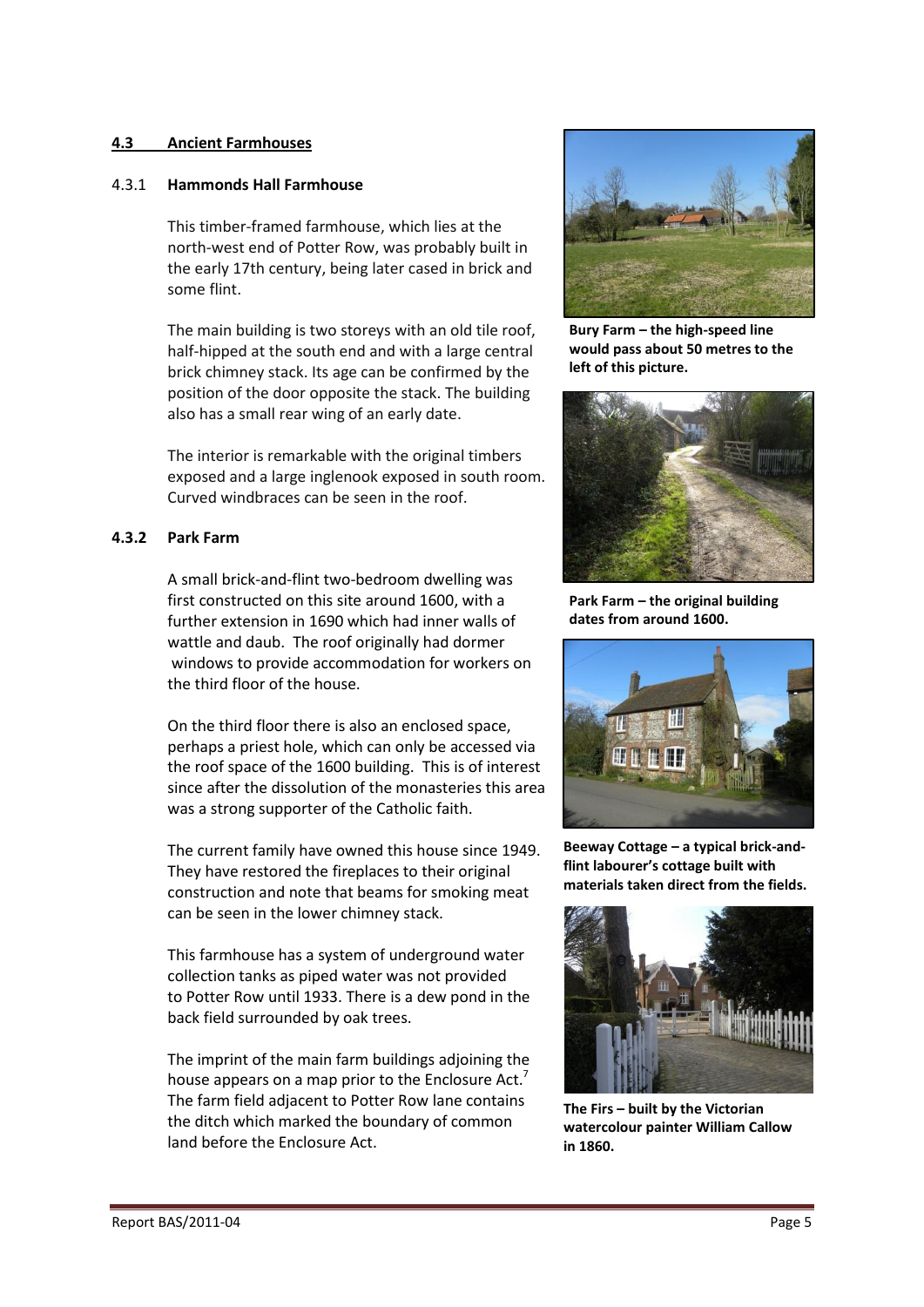# **4.4 Houses of significant historic and architectural merit**

# **4.4.1 The Firs**

The original cottage which stood on the site of The Firs was bought by the famous watercolour artist William Callow (1812-1908 and his wife Harriet in spring 1855. After five years they decided to demolish their cottage and build a new home on the site. The architect Augustus Frere was engaged and the house was completed in 1860.

William Callow was a regular visitor to Queen Victoria and his visits and sketches are recorded in Queen Victoria's journal. He died in 1908 and was buried in Great Missenden Churchyard.

During the Second World War the house was occupied by 'an important family seeking refuge from London'. After the war the house was used as a printing and book publishing house; amongst others, the first Noddy books were all printed there.

The Firs is a major example of high Victorian architecture with a magnificent, almost cloistered, hall, with the original shutters and architraves still in position. The tranquil setting which so inspired one of Britain's most famous watercolourists remains a major feature of this house today.

# **4.4.2 Hunts Green Chase**

At the west end of Potter Row is another house of considerable note. The house was originally called North Lodge and was built around 1911 by Arthur Lazenby Liberty, of the Liberty store in London, along with a sister house, South Lodge, which is beside the A413 in the Misbourne Valley to the west of Potter Row. The houses were built as lodges at either end of the farm track which runs down to the A413 and was used in earlier days by the Liberty family carriage to take them to Great Missenden station.

This house has very unusual, possibly unique cruciform architecture, as expected from the influence of William Morris and other Liberty designers. Internally the Liberty influence can still be seen in herringbone parquet flooring, tiled fireplaces, unusual oval and leaded-light windows and remnants of William Morris wallpaper. The first tenant of North Lodge was the manager of Liberty stores glove department.

The house is set within attractive gardens and with beautiful views of the Chiltern landscape. The present owners are both musicians, attracted to Potter Row by the peace and quiet they need to work.

# HS2 IMPACT ASSESSMENT

*Each of these early 17th-century farms and houses of significant historic and architectural merit, in their individual structure and history, record the history of the current landscape. All will be seriously impacted if the HS2 plans are permitted to go ahead. The farm track down the hillside from Hunts Green Farm used by the Liberty's carriage will become a construction access road under the HS2 plans.*